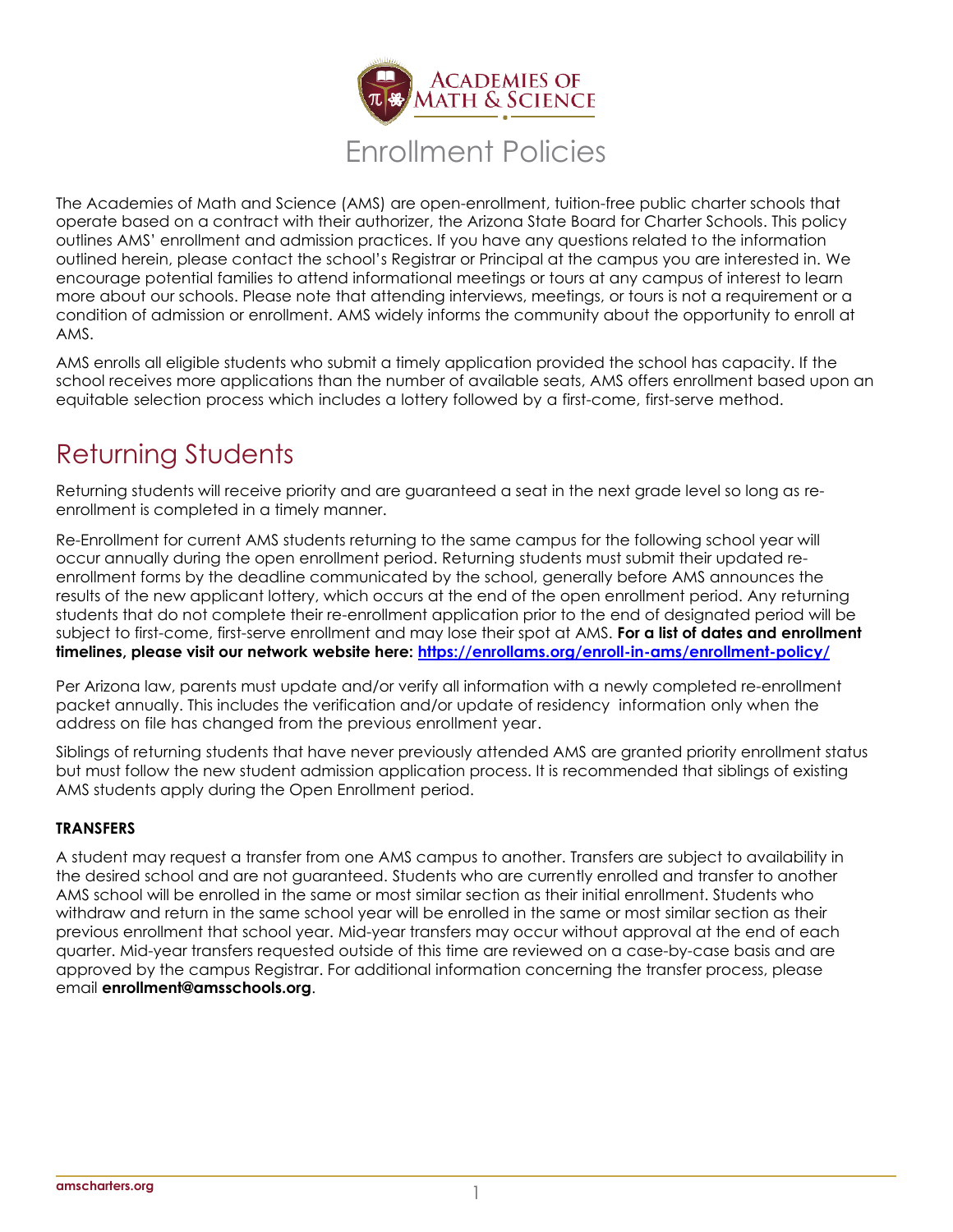

# New Student Enrollment

The parents or legal guardians of new students can complete an admissions application for each child at up to three desired AMS schools for the school year.

# **INFORMATION REQUIRED FOR ADMISSION**

The application for admission must contain each applicant's full name (first, middle, last, suffix); date of birth; home address(es) including city/town of residence; grade level for which they are seeking admission; contact information; sibling status; and transfer status.

Parents that are offered a seat for their child at an AMS school must accept it within the timeframe supplied within the offer letter, otherwise the offer for admittance can be rescinded.

#### **OPEN ENROLLMENT**

The open enrollment period is the designated period when all admission applications must be submitted for consideration in the random lottery. The open enrollment period ends prior to the date of the lottery. Open enrollment and lottery dates for the upcoming school year are posted on the AMS network's website here: [https://enrollams.org/enrol-in-ams/enrollment-policy/.](https://enrollams.org/enrol-in-ams/enrollment-policy/)

#### **OPEN ENROLLMENT LOTTERY**

If the number of students that apply exceeds the capacity for each program, class, grade level, or building occupancy specifications prior to the end of the open enrollment period, students will be admitted through a randomized lottery conducted by the district. All eligible applications submitted during the open enrollment period will be assigned a random lottery number which will determine their placement on a waitlist for open seats. If the number of applications received is fewer than the number of available seats, every student who seeks admission will be admitted. Arizona and federal law allow AMS to prioritize the enrollment of certain students as indicated within this policy (see Enrollment Preferences.)

#### **APPLYING AFTER OPEN ENROLLMENT**

Admission applications received after the open enrollment period are processed on a first-come, first-serve basis behind applications received during the open enrollment period and behind students with priority enrollment preference.

First come, first serve is defined as a process whereby admission applications are processed in order by the date and time, they are received in addition to priority enrollment preference. After the open enrollment period for each school year, each completed application is processed in the order the application was received. Parents whose students are admitted during this process, including those on waiting lists, will receive a notice of an offer of admission. Offers of admission must be accepted within the timeline specified in the offer letter.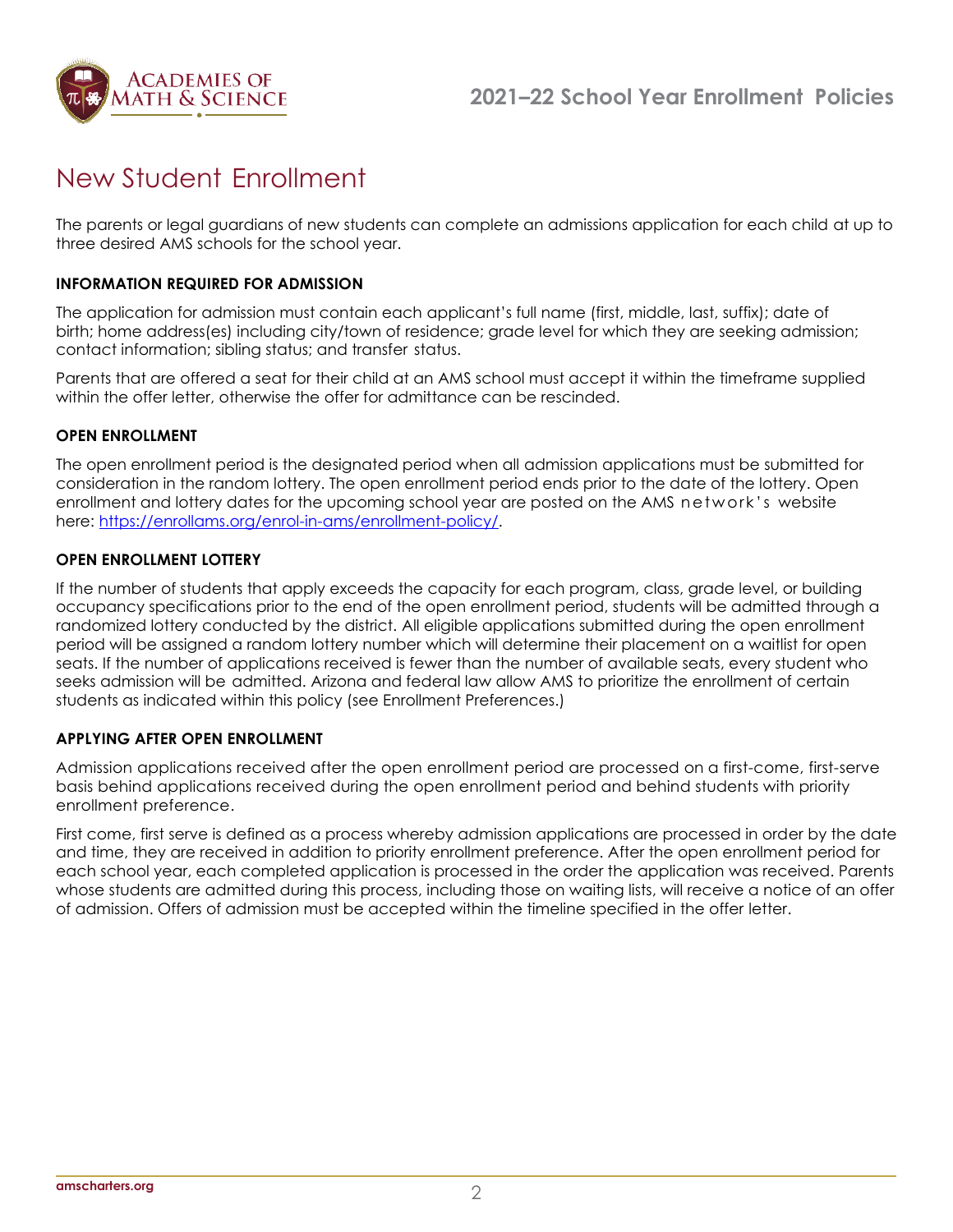

## **WAITLIST**

Students who apply during Open Enrollment that enter the seating Lottery but do not gain admission due to a lack of open seating capacity, or students who apply for admission in grade levels in which there is no room, will be placed on the waitlist during the first-come, first-serve period.

Waitlisted students will be offered admission in the order of their enrollment application submission date/time after priority preferences have been considered. Parents who do not accept admission or complete the entire registration process within the timeframe provided may be removed from the waitlist and must reapply. Waitlists do not roll over year to year.

As defined within this policy, enrollment preferences may cause the order of students to be admitted from the waitlist to change as applications are updated to reflect changing priorities. For example, students with a sibling preference will move ahead of students who do not have a sibling preference once their sibling begins attending the AMS charter school.

# Enrollment Preferences

AMS shall grant enrollment preference and/or reserve capacity for the following students by order of priority:

- Students returning to the charter school in the second or any subsequent year of its operation
- Children, grandchildren or legal wards of employees of the school or any affiliate school
- Siblings of students currently enrolled at the school
- Students who are transferring from one AMS campus to an affiliated campus and have completed the required steps for consideration of transfer
- Siblings of students currently enrolled at any AMS affiliate campus
- Children who are experiencing homelessness per the definition in the McKinney-Vento Homeless Assistance Act (42 U.S. Code § 11434a)

#### **DEFINITION OF SIBLING:**

Students will be considered siblings if they share a common parent/guardian or legal ward, either biologically or legally through adoption, and foster children. Students sharing the same primary household are also considered siblings for the purposes of enrollment priority.

#### **DESIGNATED AMS AFFILIATE SCHOOLS:**

The Designated AMS Affiliate Schools are:

- AMS Prince
- Math and Science Success Academy (MASSA)
- AMS Flower
- AMS Camelback
- AMS Desert Sky
- AMS Glendale
- AMS Peoria Advanced
- AMS Avondale
- AMS South Mountain
- AMS Advanced Virtual Academy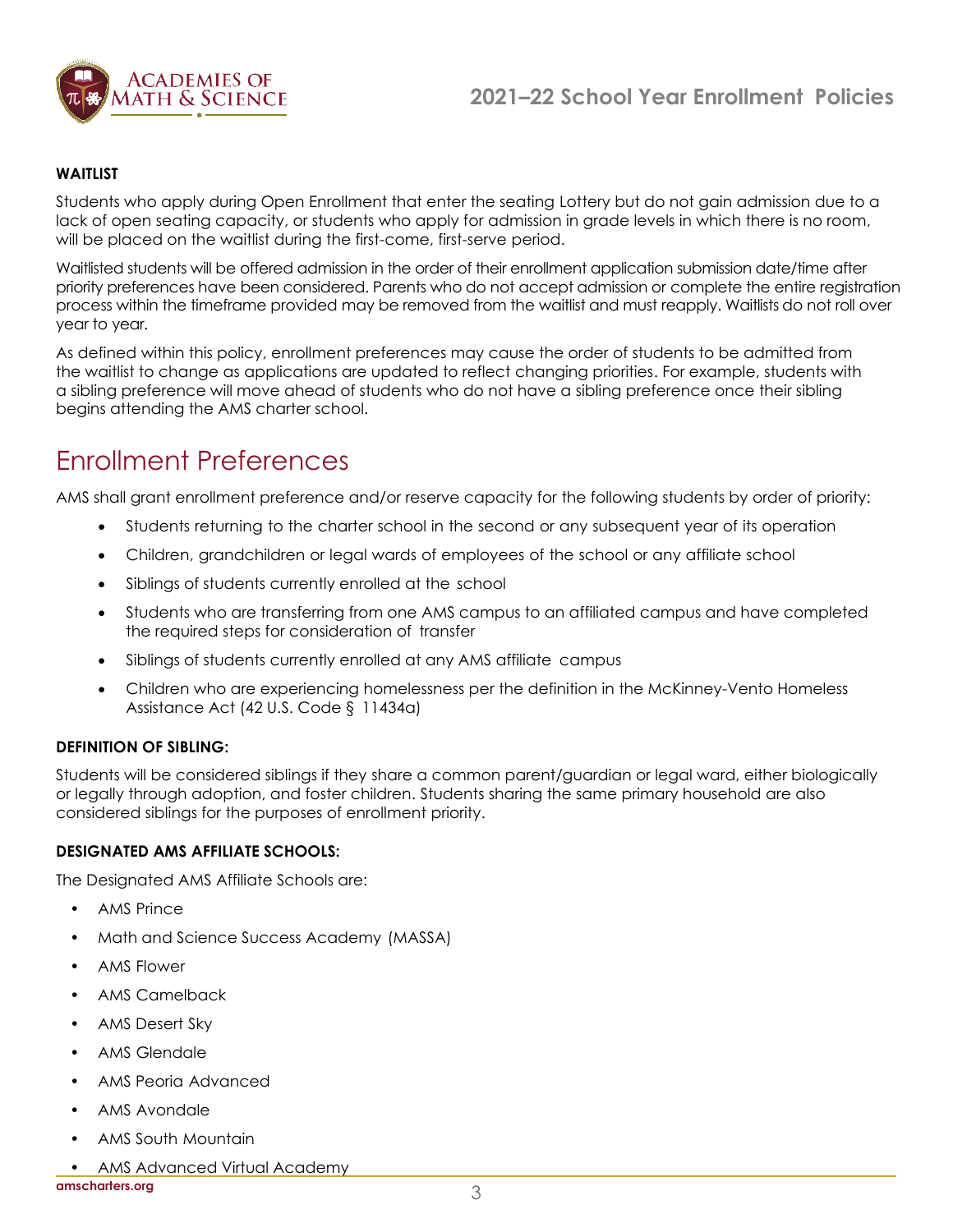

## **JOINT DECISION-MAKING AUTHORITY AND ENROLLMENT:**

Academies of Math and Science will not involve itself in parental disputes or negotiations; its mission is to educate children. If a scholar's parents have shared or joint legal decision-making authority regarding education decisions and they disagree about the scholar's enrollment or withdrawal at AMS, the school will not enroll or withdraw the child until both parents come to an agreement regarding initial or continued enrollment at AMS and present written evidence of the agreement to the school. AMS may require parents to furnish the school with a copy of the court order regarding decision-making authority, and it may require the parents to obtain clarification from the court in order to provide the school with specific direction about education-related issues about which the parents disagree.

In order to properly address all custody matters, Academies of Math and Science will ensure the names of both parents listed on the birth certificate are recorded in the aligned fields in the student information system, unless documentation of a court's termination of parental rights is provided.

#### **COMPLETION OF ENROLLMENT**

Parents who accept an offer of admission must submit a registration packet before the deadline provided by the registrar to be considered officially enrolled. Time extensions may be permitted upon request due to hardships or extenuating circumstances. Parents are required to provide the requested documents in a timely manner to be considered officially enrolled.

If the offer of admission is not accepted or the registration packet is not submitted and received within the established timeframe, the accepted offer will be withdrawn, and admission will be offered to the next student. Parents who decline an enrollment offer or fail to submit an enrollment application and registration packet timely must reapply in order to be considered again.

#### **PLACEMENT ASSESSMENTS**

New students who are offered enrollment will be scheduled for a readiness placement assessment to determine which grade level will best serve them. The student's grade placement may differ from the application based on the results of the readiness assessment. Final acceptance is contingent on capacity in the grade level at which a student tests. As such, we cannot guarantee that we will have sufficient capacity to place a student until after he or she has been tested. Parents will be notified of the results and final grade placement by phone. Parents have three days to notify the school of their decision. The completion of placement assessments is not a condition of enrollment and will not be conducted until a student has been fully enrolled.

#### **INFORMATION COLLECTED DURING ENROLLMENT**

AMS will collect the following documents after the parent/guardian has accepted an admission offer (unless the items below were previously turned in with their admission application):

- Proof of age/identification
- Proof of residency
- Immunization records
- A home language survey form
- A Guidelines to Determine Eligible Students form
- Commitments to success form
- A records release form
- Other student records (e.g., transcripts from former school(s), health records, Individualized Education Plan from a previous school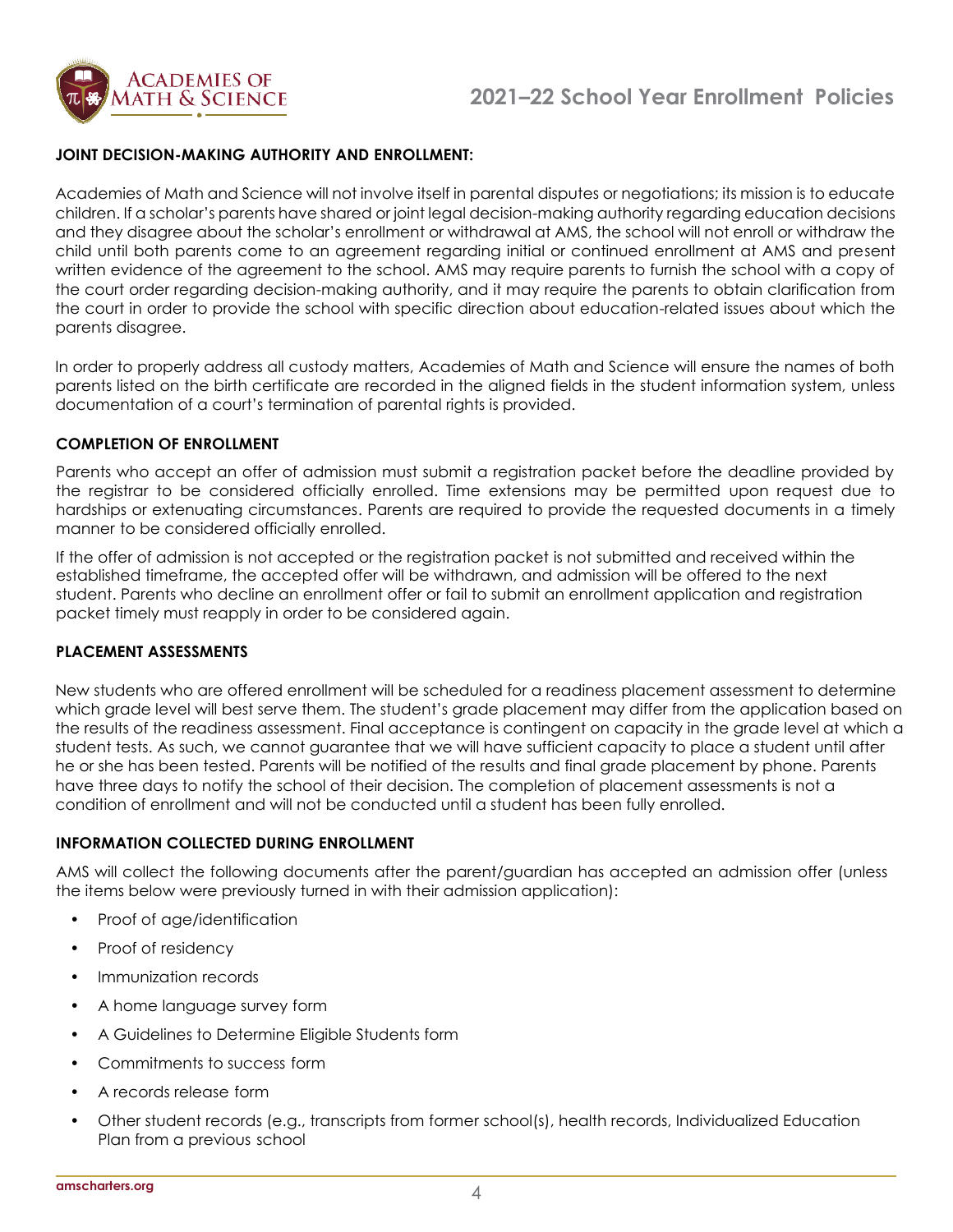

## **PROOF OF AGE/IDENTITY**

All Arizona schools must obtain age and identity documentation for students from their parent(s)/guardian(s) within 30 days of enrollment. Failure to provide this information shall obligate the school to contact authorities.

# **ACCEPTABLE PROOF OF AGE/IDENTITY DOCUMENTATION:**

- A certified copy of the student's birth certificate; or
- Other reliable proof of the student's identity and age, such as the student's baptismal certificate, an application for a social security number or original school registration records, to be submitted with an affidavit explaining the inability to provide a copy of the birth certificate; or
- A letter from the authorized representative of an agency having custody of the student pursuant to a juvenile court proceeding, certifying that the student has been placed in the custody of the agency as prescribed by law

#### **PROOF OF RESIDENCY**

AMS is required to obtain and maintain verifiable documentation of a student's Arizona state residency before enrollment is considered complete. Proof of residency is NOT required for homeless students. The Arizona Department of Education has prepared the following Residency Guidelines available for review.

AMS will accept one of the following documents as proof of residency:

- Valid Arizona driver's license or Arizona Identification Card
- Valid Arizona motor vehicle registration
- Valid Arizona Address Confidentiality Program authorization card
- Property deed/Mortgage documents
- Property tax bill
- Rental agreement or lease (including Section 8 agreement or off-base military housing)
- Utility bill (water, electric, gas, cable, phone)
- Bank or credit card statement
- W-2 wage statement
- Payroll stub
- Certificate of tribal enrollment (506 Form) or other identification issued by a recognized Indian tribe located in Arizona
- Other documentation from a state, tribal, or federal agency (Social Security Administration, Veterans' Administration, Arizona Department of Economic Security, etc.)
- Temporary on-base billeting facility (for military families)
- Shared residency: The parent or legal guardian must have an affidavit of shared residency form completed indicating his or her name, the name of the school district, school site, or charter school in which the student is being enrolled, and submit a signed, notarized affidavit for the person who maintains the residence where the student lives attesting to the fact that the student resides at that address, along with a document from the bulleted list bearing the name and address of the person who maintains the residence. Should you need a copy of such affidavit, please contact the school's front office and one will be provided to you.

#### **IMMUNIZATION RECORDS**

Immunization records are required unless the parent or guardian provides a signed immunization waiver form. Either are required to be received within prior to the student's first attendance.